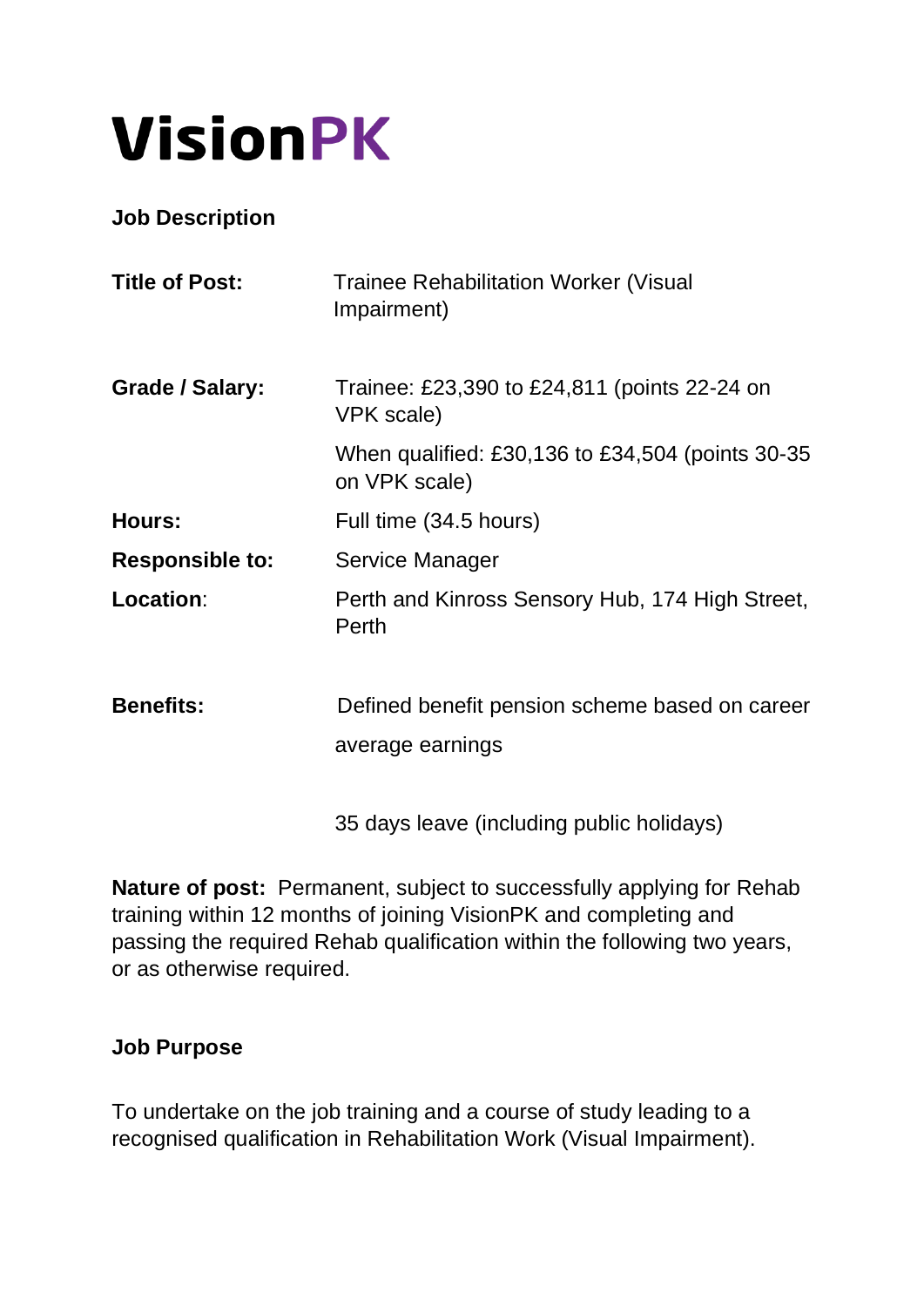To provide assessment and rehabilitation services to visually impaired people in order to maximise their full potential to live independently within the local community.

### **Key Result Areas:**

- 1. Undertake outcome-focussed specialist assessment of needs of people with a visual impairment to encourage and facilitate maximum independence within their respective individual capabilities.
- 2. Develop and implement care plans in consultation with service users, their families, and carers as appropriate.
- 3. Train to deliver rehabilitation services including:
	- teaching of daily living skills
	- the use of residual vision and Low Vision Aids
	- orientation, mobility, and sighted guide techniques
	- demonstrating communication skills, e.g., Braille and use of information technology
- 4. Review and re-assess services users' needs in accordance with VisionPK policies and protocols to ensure that on-going or new requirements for support are identified and addressed in an appropriate timescale.
- 5. Maintain accurate and up to date case records in accordance with VisionPK policies and protocols, including those relating to data protection and confidentiality.
- 6. Produce periodic reports on activity data and performance metrics to assist in the overall review and monitoring of VisionPK service performance.
- 7. Where appropriate, assist with the development and running of information and support groups for clients, and provide advice, support and emotional support for individual service users and carers who require such assistance
- 8. Develop comprehensive knowledge of local resources in order that service users and carers are fully informed about the choices and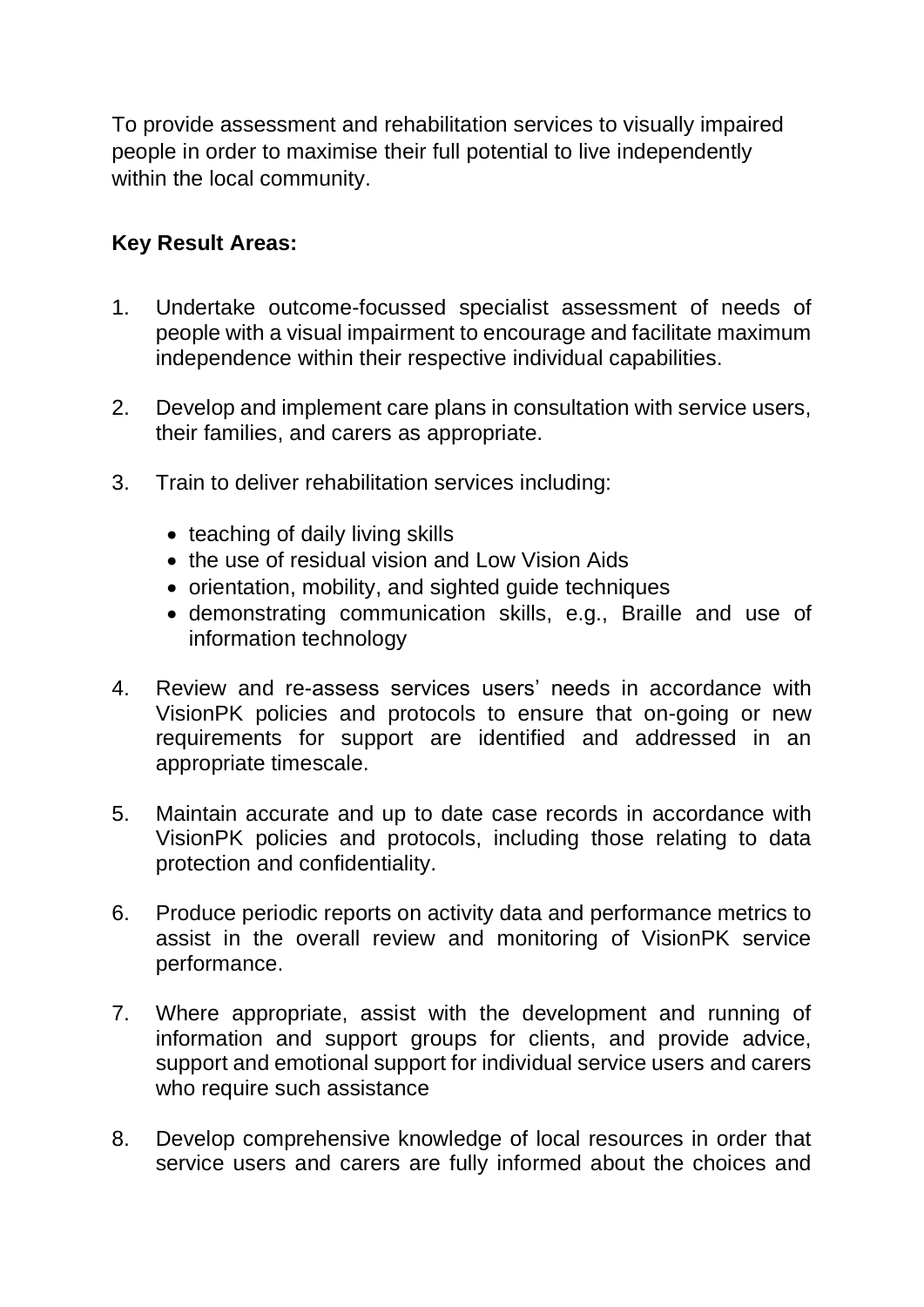options of care and other assistance available to them and make referrals to relevant agencies.

- 9. Participate as appropriate in the development of VisionPK services.
- 10. Provide advice and support to other professionals and agencies in relation to the needs of visually impaired people.
- 11. To maximise and contribute to opportunities for joint working and incremental development of integrated sensory impairment services where appropriate and beneficial to service users.
- 12. Participate in the design and delivery of visual awareness training to community and occupational groups to increase understanding of the impact of visual impairment and how those affected can be supported by the public at large.

#### **General Responsibilities**

- To work within, and adhere to, the policies and procedures of VisionPK, and to contribute to reviewing these when appropriate.
- To undertake such duties appropriate to the level of the post as may be reasonably required to meet changing needs of the organisation.
- To adopt a flexible approach to working hours to meet the needs of service users and carers. Prepared to work a Saturday if required. (with time off in lieu)
- To support a culture of continuous improvement and equality in the provision of services.
- To manage and be accountable for, with supervision and managerial support, your own practice within the organisation, including maintaining professional development.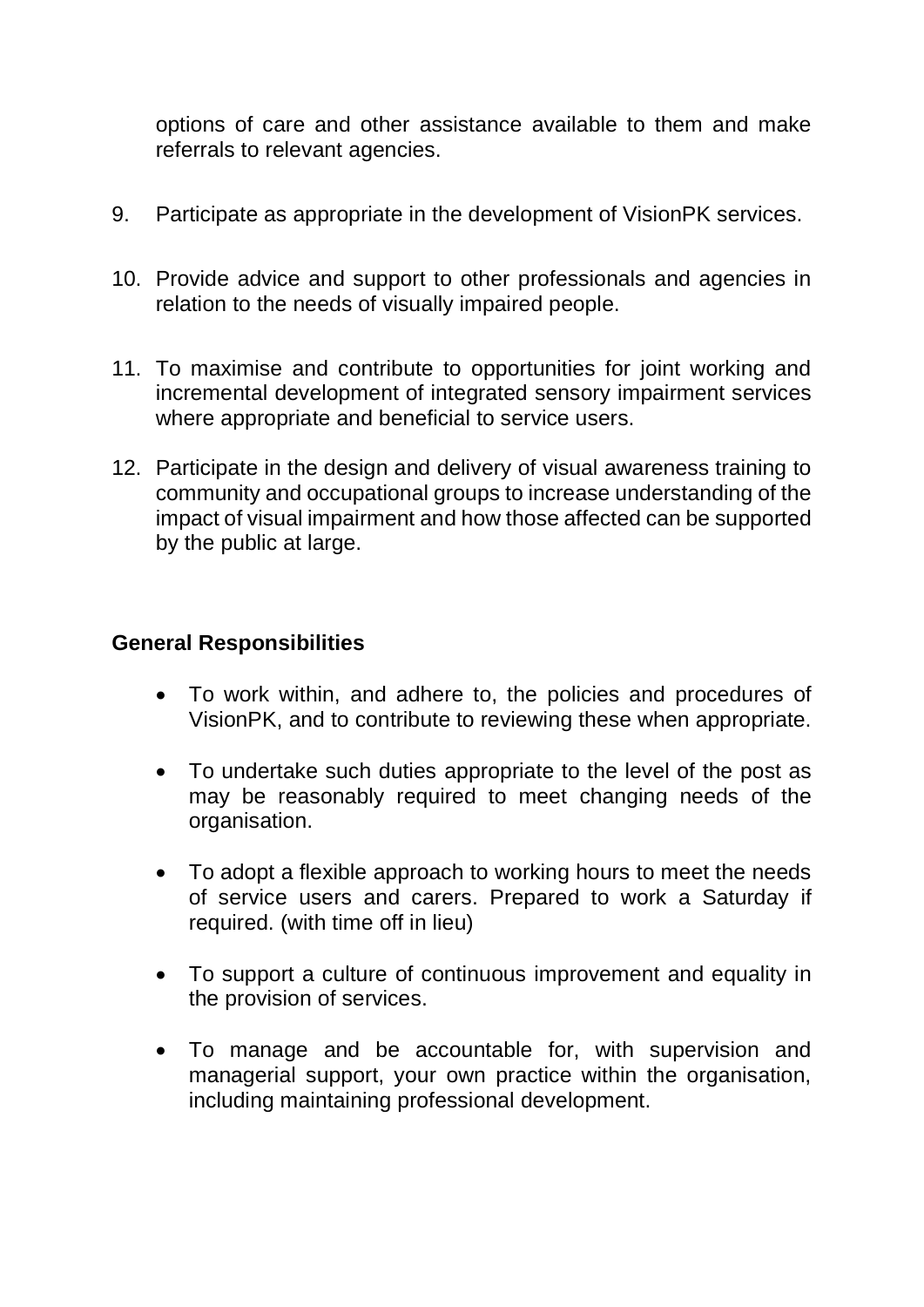• To support, liaise and assist, if necessary, across the service where this is required on an exceptional basis because of unforeseen absences or extraordinary volumes of work.

**VisionPK is the operating name of Perth & Kinross Society for the Blind; Registered in Scotland; Scottish Charity Number SC001152**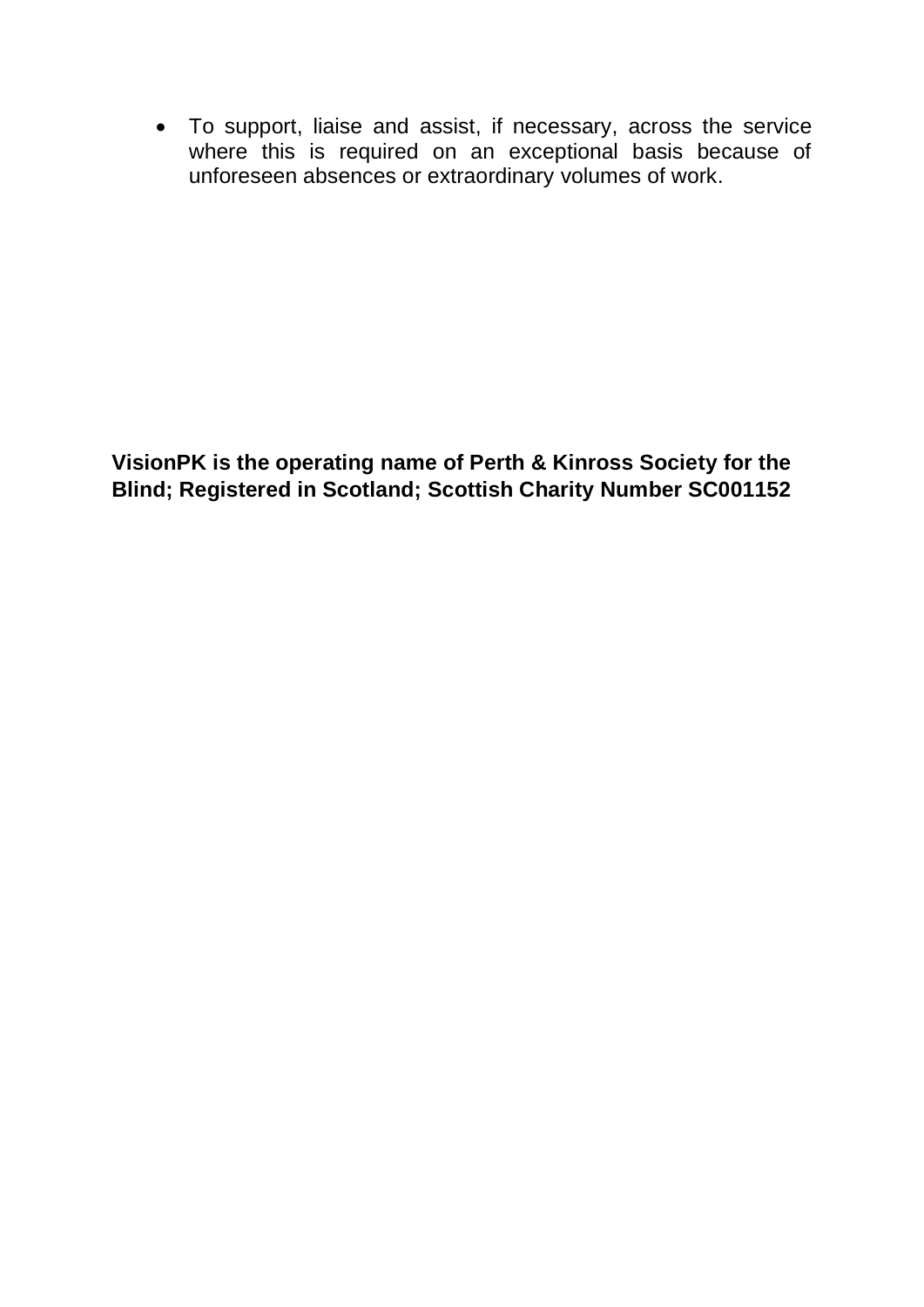## **Trainee Rehabilitation Worker- Person Specification**

### **1. Qualifications**

- 1.1 HNC in Social Care, Community Care or Equivalent
- 1.2 Relevant or significant work experience in a relevant field

## **2. Knowledge and Understanding**

- 2.1 Essential knowledge of hearing loss and / or visual impairment
- 2.2 General understanding of adult and child protection requirements

## **3. Experience – essential**

- 3.1 Experience of making accurate and informed assessments in partnership with service users and their carers
- 3.2 Experience of setting priorities and managing own workload without close supervision
- 3.3 Using Microsoft 365, particularly Word and Excel, to produce own correspondence/ reports and assessments
- 3.4 Experience of working with older people
- 3.5 Experience of problem solving and finding creative solutions

# **4. Experience – desirable**

- 4.1 Working with sensory impaired people
- 4.2 Ability to communicate with people who are deaf or hard of hearing, eg BSL
- 4.3 Working with databases

# **5. Skills and abilities - essential**

5.1 Excellent written and verbal communication skills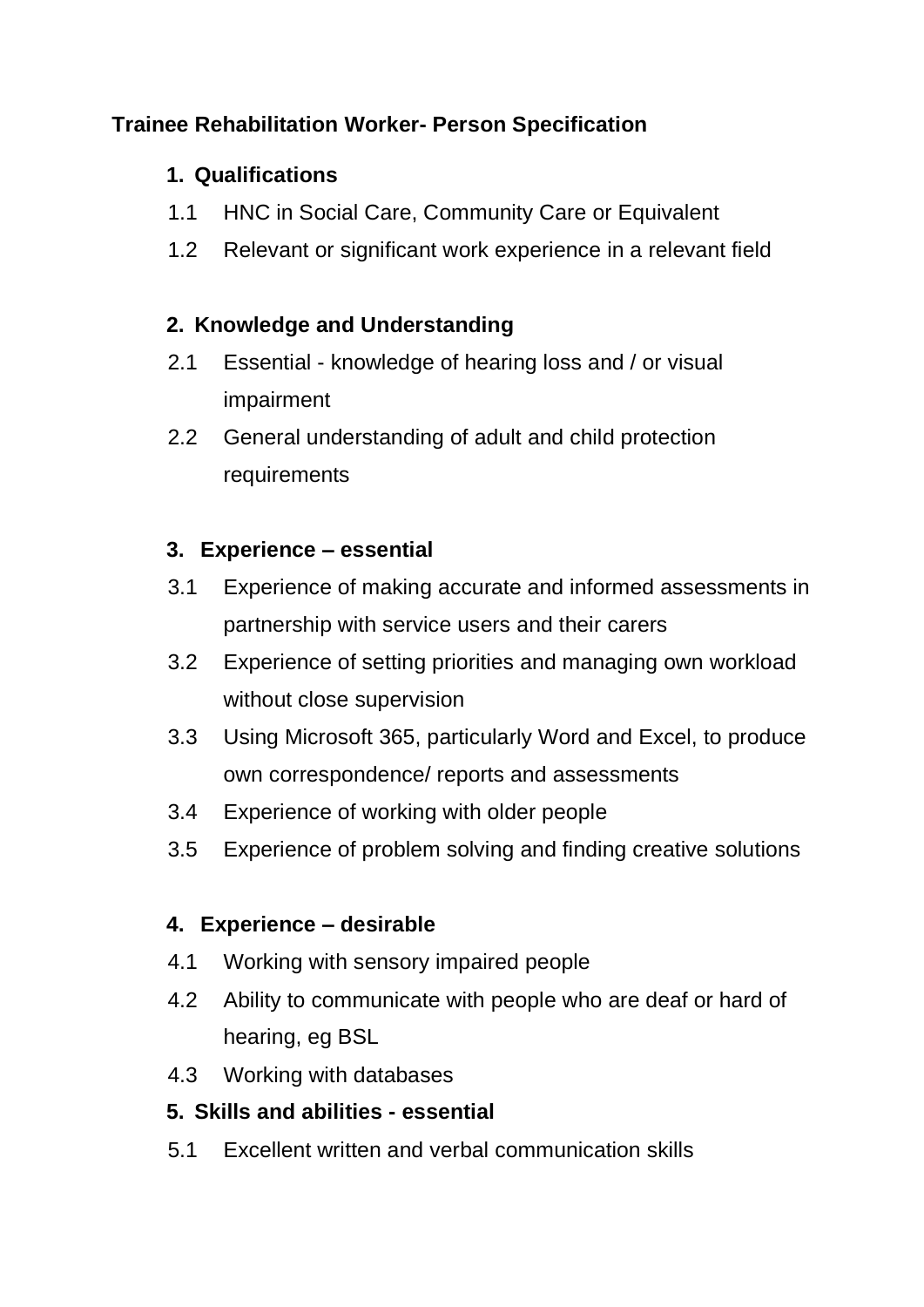- 5.2 Well-developed time management and organising skills
- 5.3 Very well-developed interpersonal skills and the ability to work constructively with a diverse range of people
- 5.4 Commitment to continuous personal and professional development

### **6. Personal qualities**

- 6.1 Self-aware and aware of impact on others
- 6.2 Commitment to team working
- 6.3 Able to work in a reflective and consultative way
- 6.4 Fit with VisionPK's values of: trust; respect; empathy; being inclusive; encouraging independence, offering choice and promoting quality

## **7. Other**

- 7.1 Commitment to undertake a Foundation Degree in Rehabilitation Work (Visual Impairment) or equivalent
- 7.2 To travel between various locations in Perth and Kinross to meet the requirements of the role and a clean driving licence and access to a car during working hours
- 7.3 This post will be subject to a PVG check at enhanced level, so membership of the PVG scheme will be required
- 7.4 Willingness to work flexibly as required (TOIL available)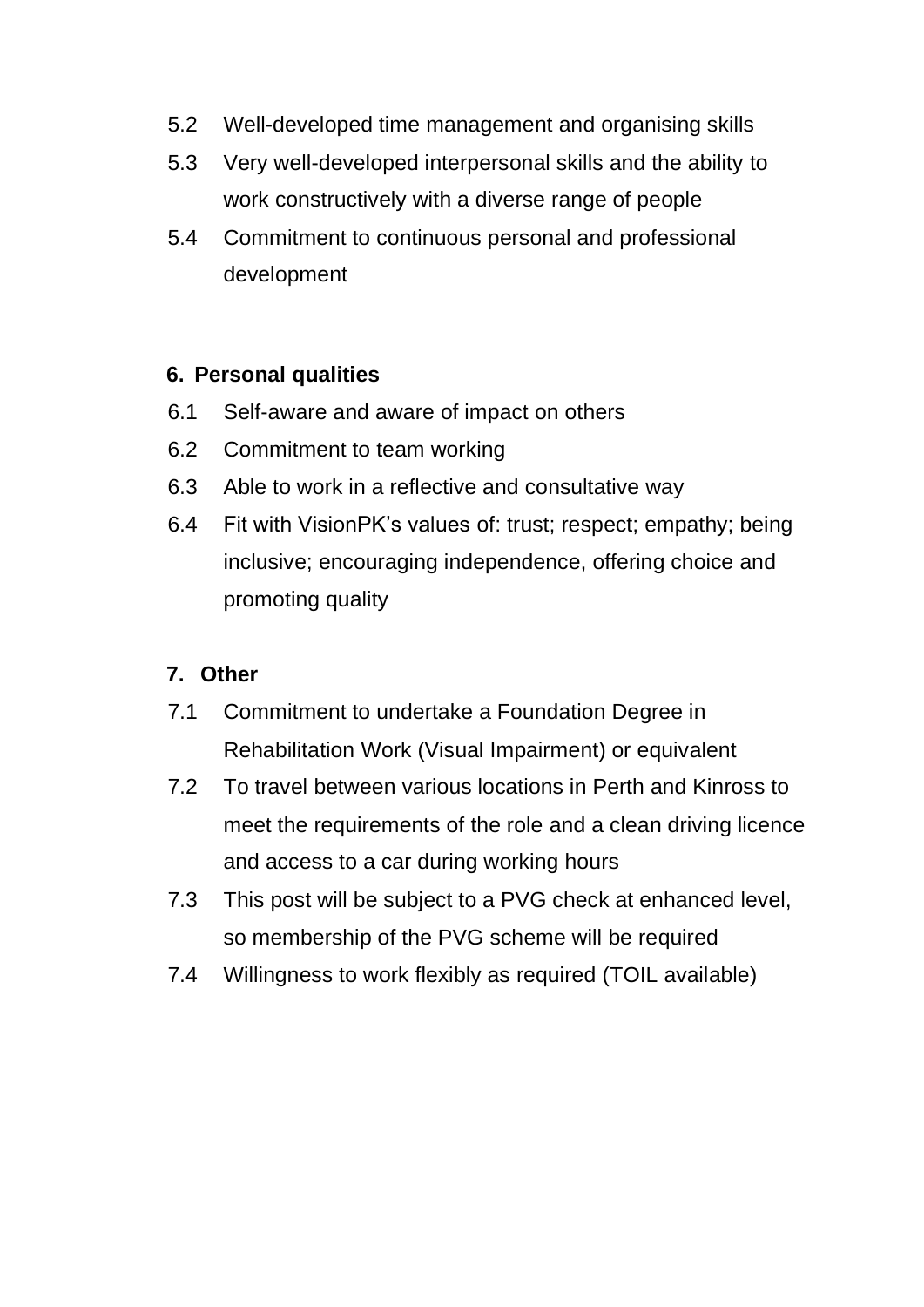## **Trainee Rehabilitation Worker – background information**

VisionPK is a small charity based in Perth, offering services to people living in Perth and Kinross who are blind, partially sighted, Deaf and hard of hearing.

Our aim is to support the empowerment of people with a sensory impairment to take a full and fulfilling role in society and help them achieve the personal outcomes they aspire to.

We do this by providing and continuously developing a wide range of services for people with a visual and / or hearing impairment, in partnership with appropriate statutory, voluntary and business sector organisations.

Our values are trust; respect; empathy; being inclusive; encouraging independence, offering choice and promoting quality. Our strategic aims are:

- To have happy, satisfied and committed staff and volunteers, whose work and approach reflects our values.
- To promote independence for people with sensory impairments
- To increase awareness of VisionPK across Perth and Kinross.
- To improve VisionPK's financial sustainability
- To put into place systematic, evidence-based processes to monitor and evaluate our work and impact
- To ensure VPK's infrastructure, systems and processes are robust and up to date.
- To optimise our property portfolio and management
- To develop new services for people with sensory impairments

Our services and supports include:

• Rehabilitation services for visually impaired adults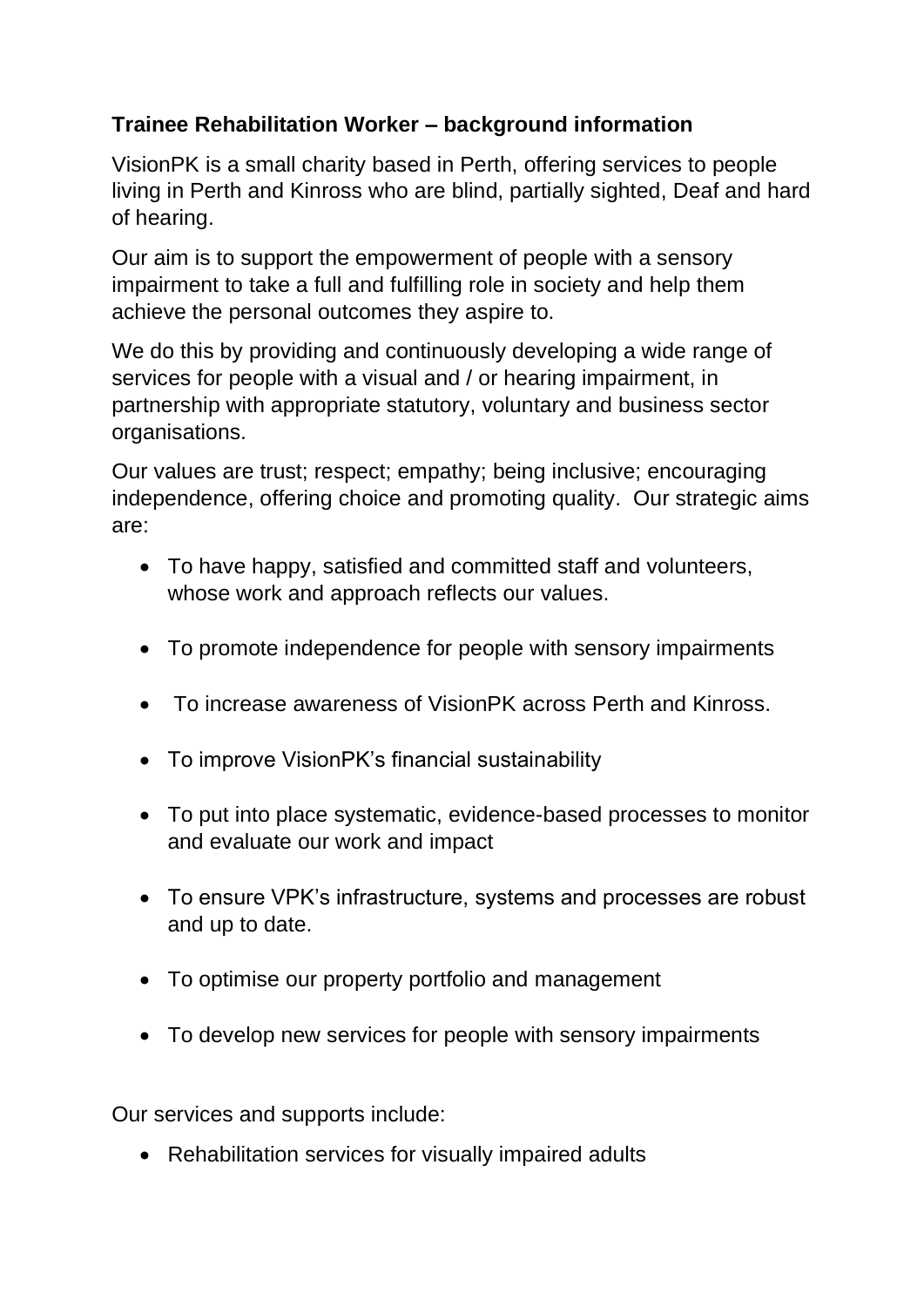- Hearing support for people who are Deaf, profoundly deaf and hard of hearing
- Equipment provision
- Information and advice
- Social activities for people with sensory impairments
- Group work and outreach

We are looking for someone to join our small team of three Rehab Workers, a Hearing Loss Support Worker, a Manager and an Admin Worker. The majority of Rehab work is focused on delivering our Rehabilitation contract in Perth and Kinross and dealing with the ongoing needs of existing clients. We also provide a duty service on specific afternoons and deliver sensory training. Depending on your experience, you will have opportunities to lead and develop groups.

You will be expected to be a team player – in terms of both our Rehab Team and our organisational team (11staff), actively contributing to the success of our fundraising and communications team through providing case studies, quotes and news stories to raise awareness and generate referrals.

We work to the See Hear strategy and outcomes, using a series of pre and post assessment outcomes-based questions to benchmark and monitor performance. You will be expected to routinely assess and report on client outcomes.

Your will be joining us at a busy time – we have just relocated to a new High Street location, where our vision is to develop a vibrant, busy Sensory Hub offering information, support and services, increasing awareness of what we can offer and helping more people. We want to involve volunteers with sensory impairments in all areas of our work. The Rehab Worker will play a key role in promoting our work to partners and linking into local initiatives.

We have a three-year sensory services contract and have taken on responsibility for the hearing loss element of our contract, previously delivered by RNID.

This is an opportunity to make a positive impact on the lives of people with sensory impairments, as well as contributing to the success of VisionPK.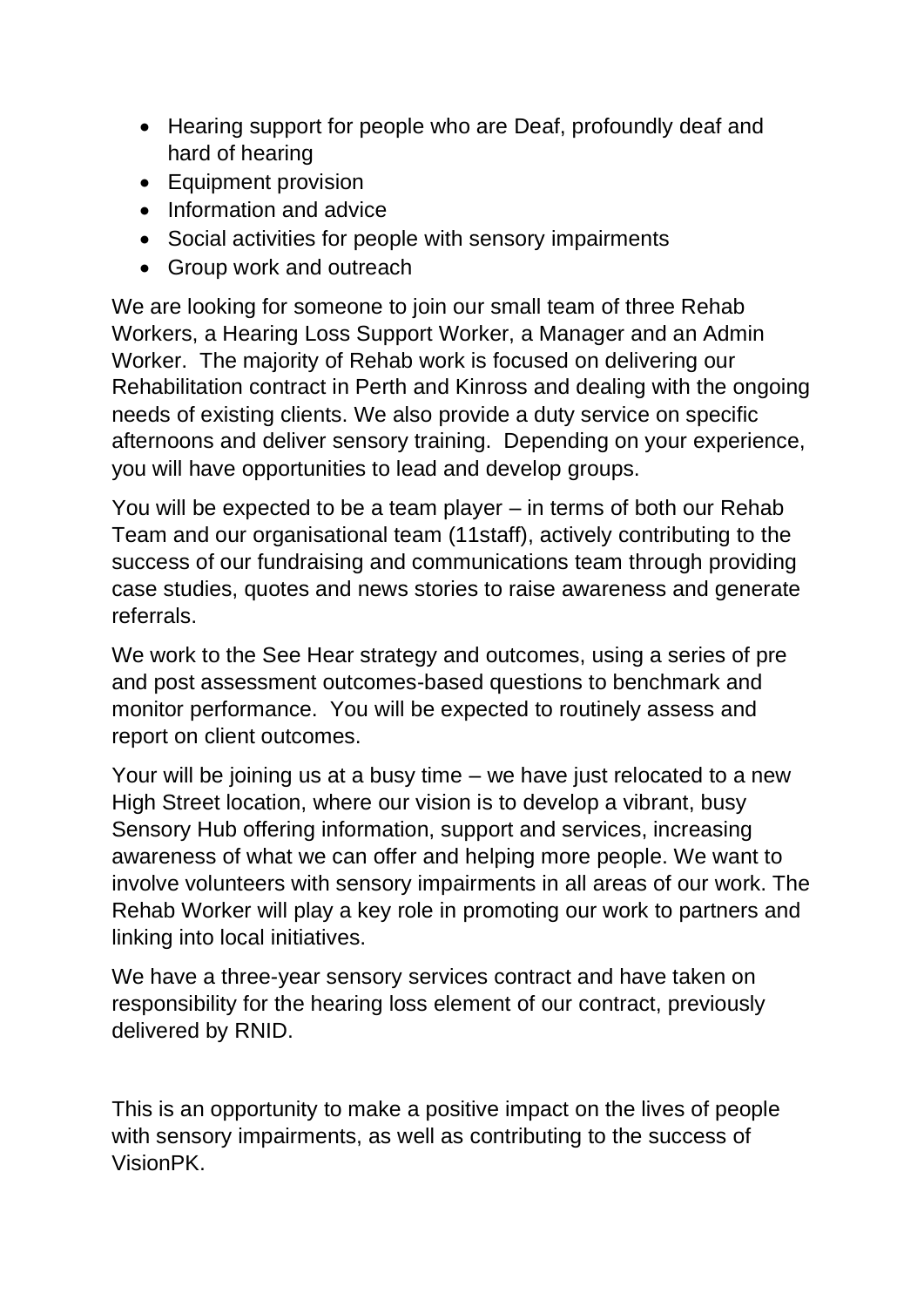To find out more, please download an application pack from our website, [www.visionpk.org.uk](http://www.visionpk.org.uk/) or email /call morag.carroll@visionpk.org.uk on 01738 626969.

Closing date for applications: 5.00pm on 24<sup>th</sup> June 2022

Interview dates: Week beginning 18<sup>th</sup> July 2022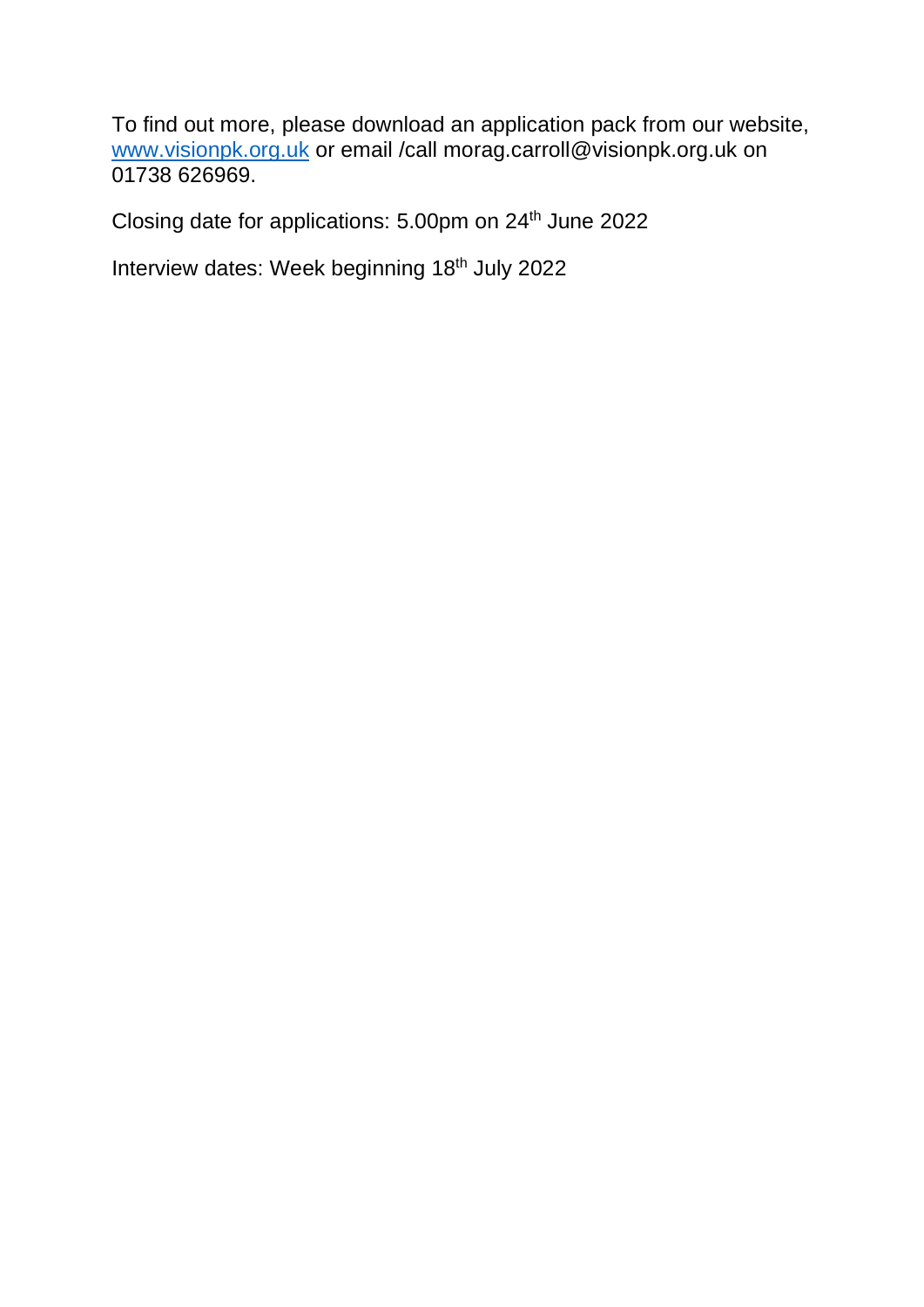# **VisionPK**

## **Terms and Conditions for Applicants (Trainee Rehab Worker)**

The following terms and conditions are offered by VisionPK. Any variation to these will be detailed in your contract of employment should an offer of employment be made.

All terms and conditions are calculated pro-rata for part time or sessional staff.

The salary for the Trainee Rehab Worker post is £23,390 - £24,811 for 34.5 hours. Hours are 9.00am – 5.00pm over five days, finishing at 4.30pm one day. Occasional Saturday work may be necessary.

After successfully completing Rehab Worker training and qualification the salary will be £30,136 - £34,504

Business mileage is paid at the HMRC rate of 45p per mile.

#### **Holiday Entitlement:**

35 days annual leave including Public and Bank Holidays

#### **Sick Pay:**

In addition to Statutory Sick Pay, VisionPK offer a company sick pay scheme that increases with your length of continuous service.

| <b>Continuous Service</b>         | Maximum payment in any rolling<br>twelve month period              |
|-----------------------------------|--------------------------------------------------------------------|
| During first year of service      | Four working weeks' full pay and<br>eight working weeks' half pay  |
| During the second year of service | Eight working weeks' full pay and<br>eight working weeks' half pay |
| Three years' service or more      | 12 working weeks' full pay and 12<br>working weeks' half pay       |

#### **Pension:**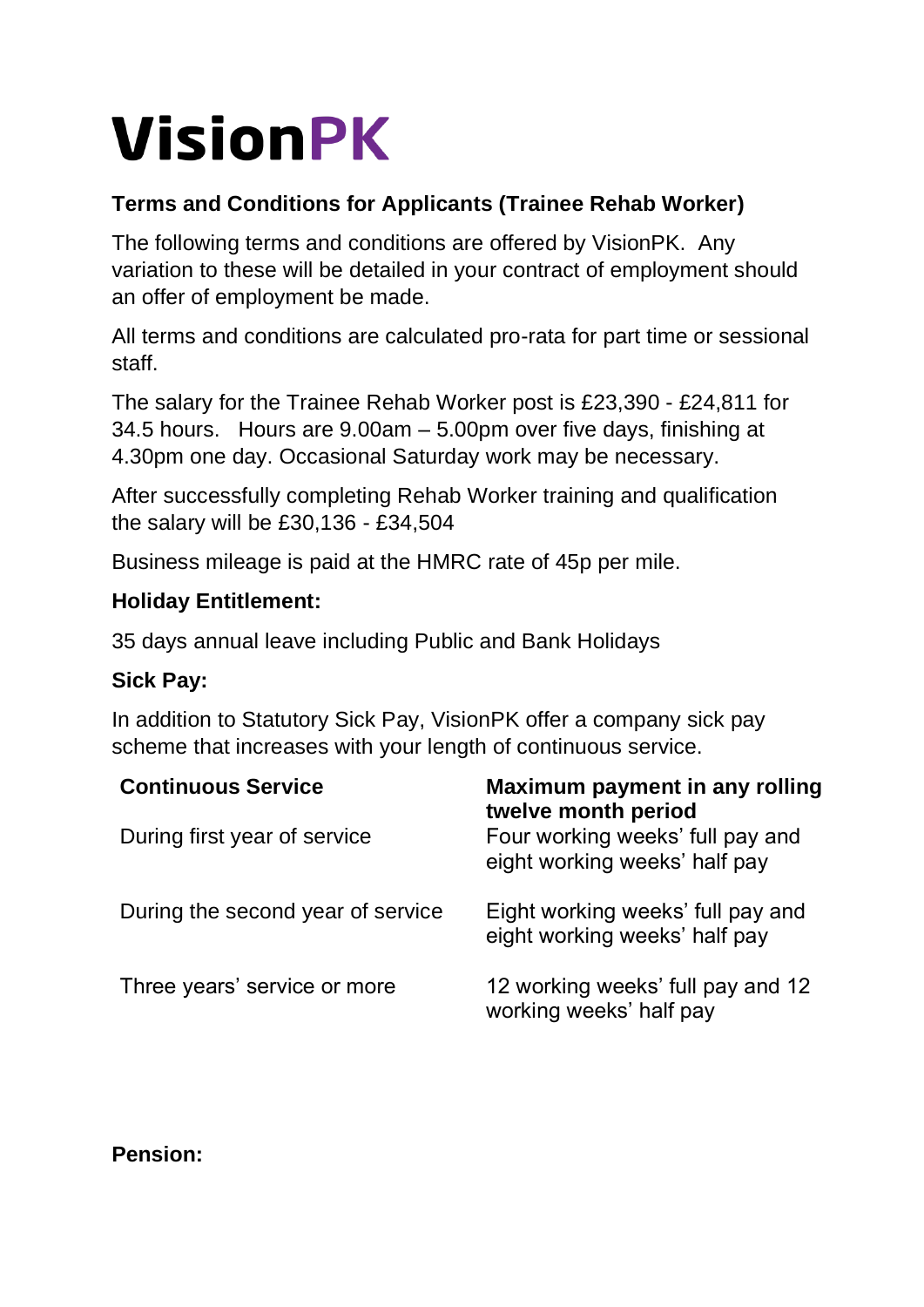Defined benefit pension scheme based on career average earnings

## **General employment policies:**

VisionPK is an equal opportunities employer and we are proud of our terms and conditions. We recognise that from time to time our employees may need additional support and as such we offer a flexible and supportive working environment. This includes specific policies on matters such as paid compassionate leave, special leave, financial support for occupational training and the opportunity to negotiate flexible working arrangements.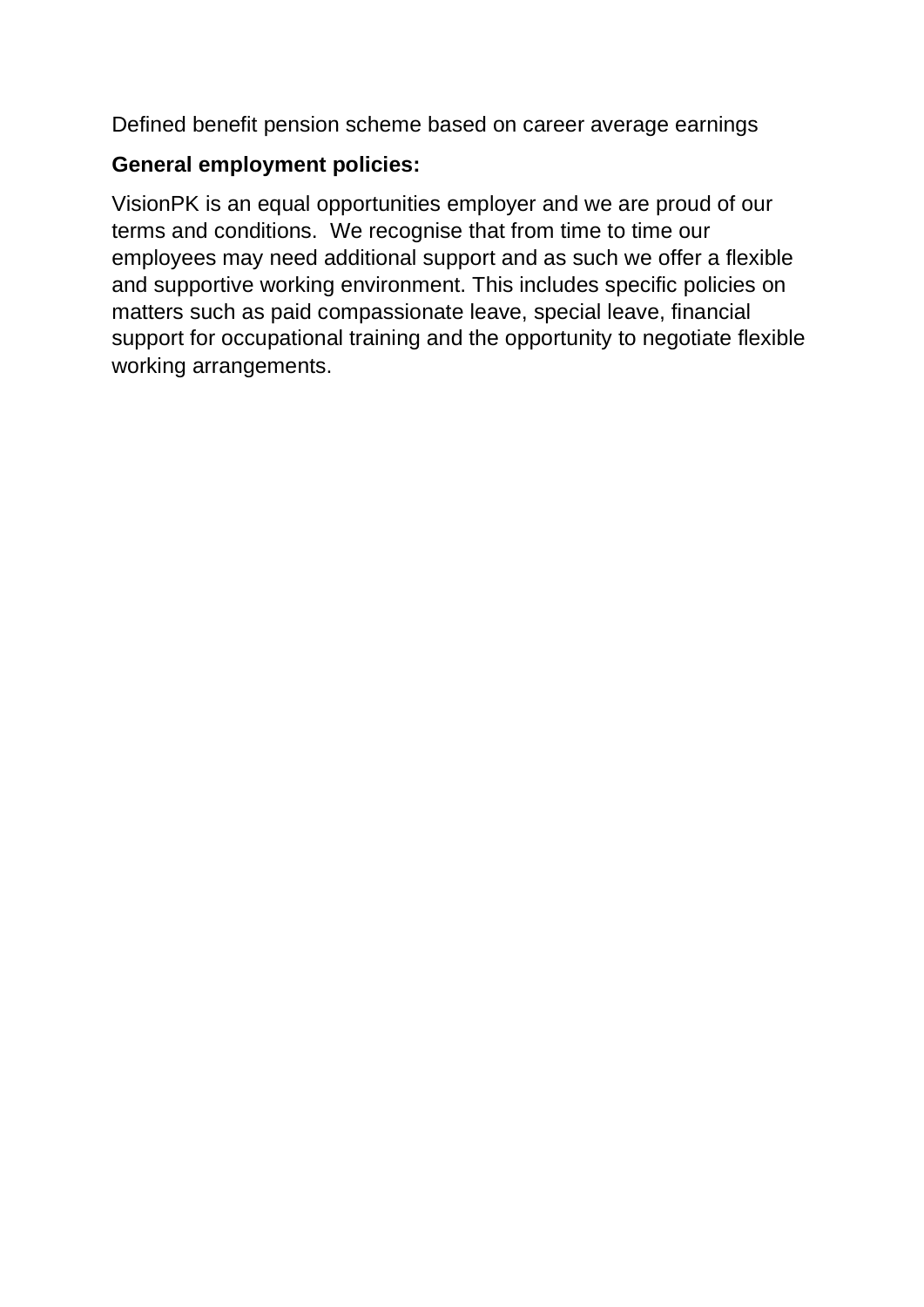Trainee Rehabilitation Worker – background information

VisionPK is a small charity based in Perth, offering services to people living in Perth and Kinross who are blind, partially sighted, Deaf and hard of hearing.

Our aim is to support the empowerment of people with a sensory impairment to take a full and fulfilling role in society and help them achieve the personal outcomes they aspire to.

We do this by providing and continuously developing a wide range of services for people with a visual and / or hearing impairment, in partnership with appropriate statutory, voluntary and business sector organisations.

Our values are trust; respect; empathy; being inclusive; encouraging independence, offering choice and promoting quality. Our strategic aims are:

- To have happy, satisfied and committed staff and volunteers, whose work and approach reflects our values.
- To promote independence for people with sensory impairments
- To increase awareness of VisionPK across Perth and Kinross.
- To improve VisionPK's financial sustainability
- To put into place systematic, evidence-based processes to monitor and evaluate our work and impact
- To ensure VPK's infrastructure, systems and processes are robust and up to date.
- To optimise our property portfolio and management
- To develop new services for people with sensory impairments

Our services and supports include: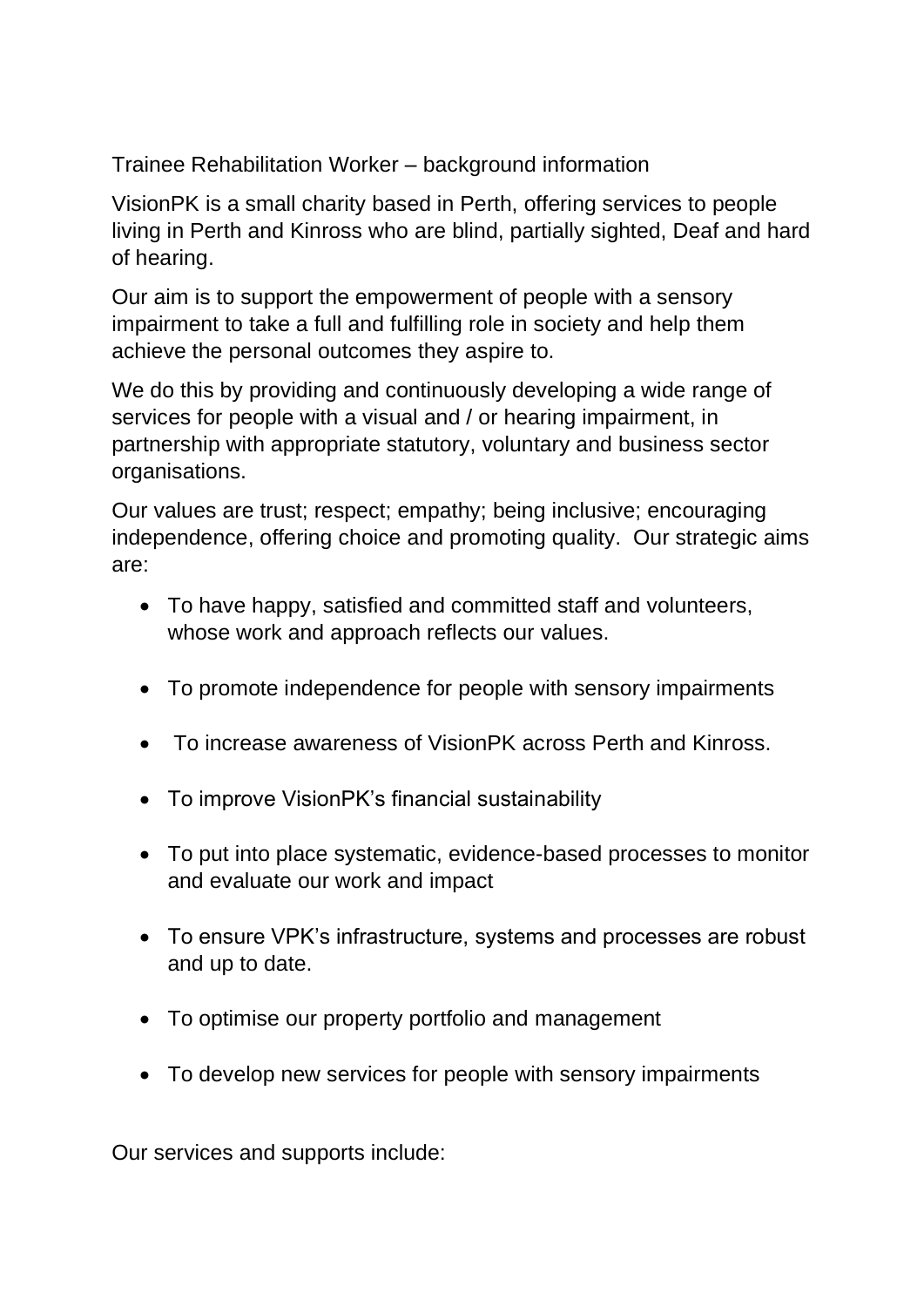- Rehabilitation services for visually impaired adults
- Hearing support for people who are Deaf, profoundly deaf and hard of hearing
- Equipment provision
- Information and advice
- Social activities for people with sensory impairments
- Group work and outreach

We are looking for someone to join our small team of three Rehab Workers, a Hearing Loss Support Worker, a Manager and an Admin Worker. The majority of Rehab work is focused on delivering our Rehabilitation contract in Perth and Kinross and dealing with the ongoing needs of existing clients. We also provide a duty service on specific afternoons and deliver sensory training. Depending on your experience, you will have opportunities to lead and develop groups.

You will be expected to be a team player – in terms of both our Rehab Team and our organisational team (11staff), actively contributing to the success of our fundraising and communications team through providing case studies, quotes and news stories to raise awareness and generate referrals.

We work to the See Hear strategy and outcomes, using a series of pre and post assessment outcomes-based questions to benchmark and monitor performance. You will be expected to routinely assess and report on client outcomes.

Your will be joining us at a busy time – we have just relocated to a new High Street location, where our vision is to develop a vibrant, busy Sensory Hub offering information, support and services, increasing awareness of what we can offer and helping more people. We want to involve volunteers with sensory impairments in all areas of our work. The Rehab Worker will play a key role in promoting our work to partners and linking into local initiatives.

We have a three-year sensory services contract and have taken on responsibility for the hearing loss element of our contract, previously delivered by RNID.